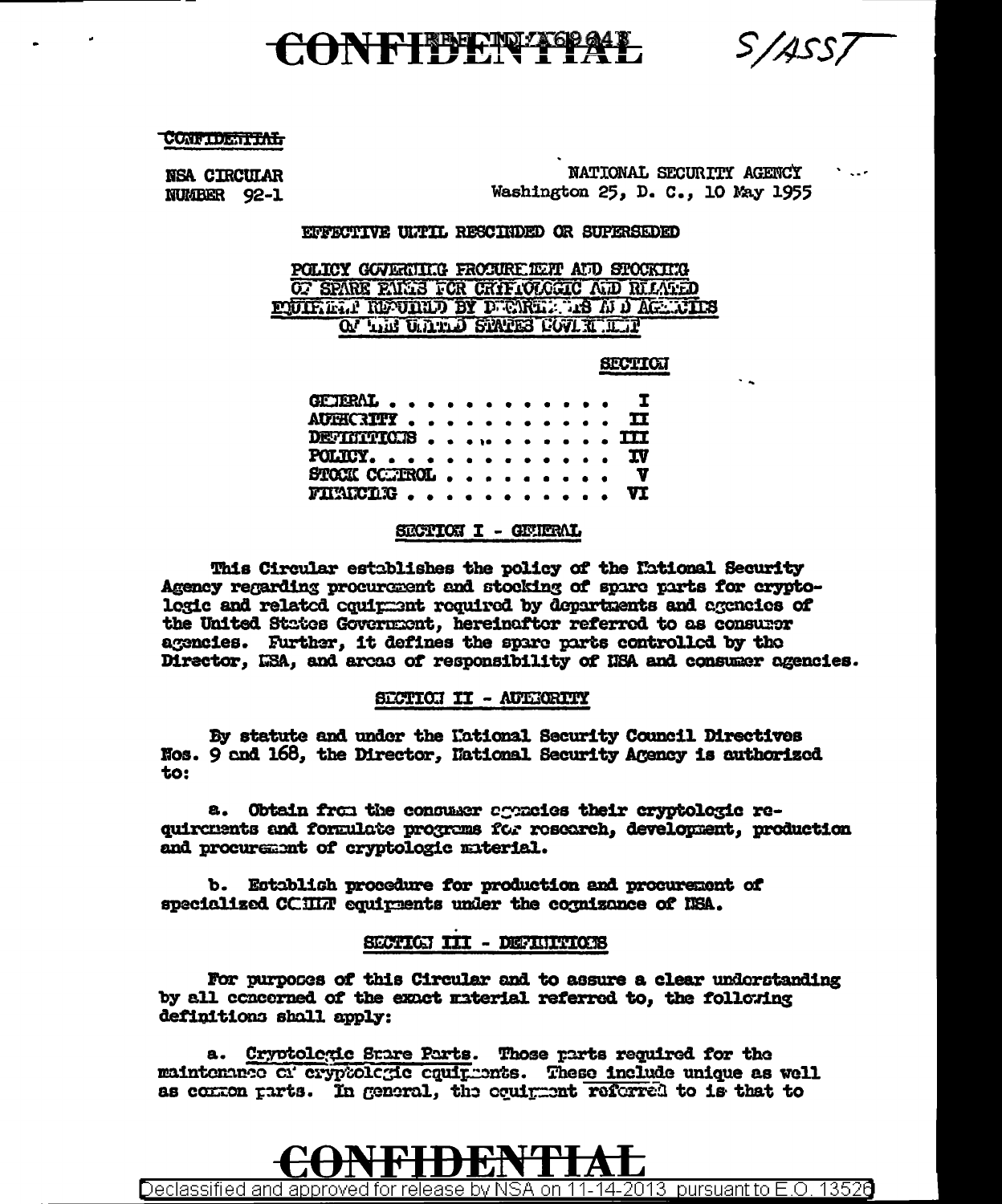# CONFIDENTIAL

#### <del>CONFIDENTIAL</del>

NSA CIRCULAR LO. 92-1

10 May 1955

which USA has assigned a short title or other nomenclature.

b. Initial Cryptologic Spare Parts. The initial stock of spare parts for the maintemented of new equipments in quantities as determined by the using agency at the time of procurement.

e. l'intenance Cryptoloxic Spare Parts. Those parts required for the raintenance of equit ant in eddition to or upon depletion of the initial cryptologic spare parts. Requirements for these parts are estimated by the consumer secucies and must be adoquate to fill their supply line, provide for crergencies and maintain their equipment in operation.

d. Unique Cryptolegie Spare Farts. Those parts manufactured solely for use in eryptologic cauipment or memoratured with the assistance of production tools owned by ESA. A catalog of these parts will be issued and kept current by I.SA for reference purposes.

# SICTICI IV - POLICY

1. In order to provide the reans by which spare parts for cryptolowic equimments may be most economically and efficiently procured. the Hational Security Agency will act as the centralized procurement agent for initial cryptologic spare parts and for unique raintenance spare parts required by consumers.

2. In furtherance of this policy, the Mational Security Agency will receive annually from each consumer agency their requirements for unique cryptologic spare parts to be procured by E34. All such requirements will be consolidated, procurement will be initiated and delivery will be rede direct from manufacturer to concumer agencies. The procurement facilities of the Hational Security Agency will be available to consumer agencies as a service to assist them in the procurement of other than unique spare parts that may be required to assure continued operation of cryptologic equipments.

3. In certain instances it may be advantageous to the Government to allow a using agency to procure unique spare parts direct from contractor. The using agency shall consult with the Hational Security Agency before so doing and shall use the source specified by NGA if Service conditions will permit.

4. Funds provided by the Services for the procurement of spure parts will be quoted in contracts made by the Mational Security Agency as funds supporting the spacific parts ordered by the using agency. Contract delivery priorities will not be changed to favor other waing agencies without prior approval of the using agency concerned. The services will receive copies of contracts eiting service funds and will be kept currently informed of the status of contracts.

# **CONFIDENTIAL**